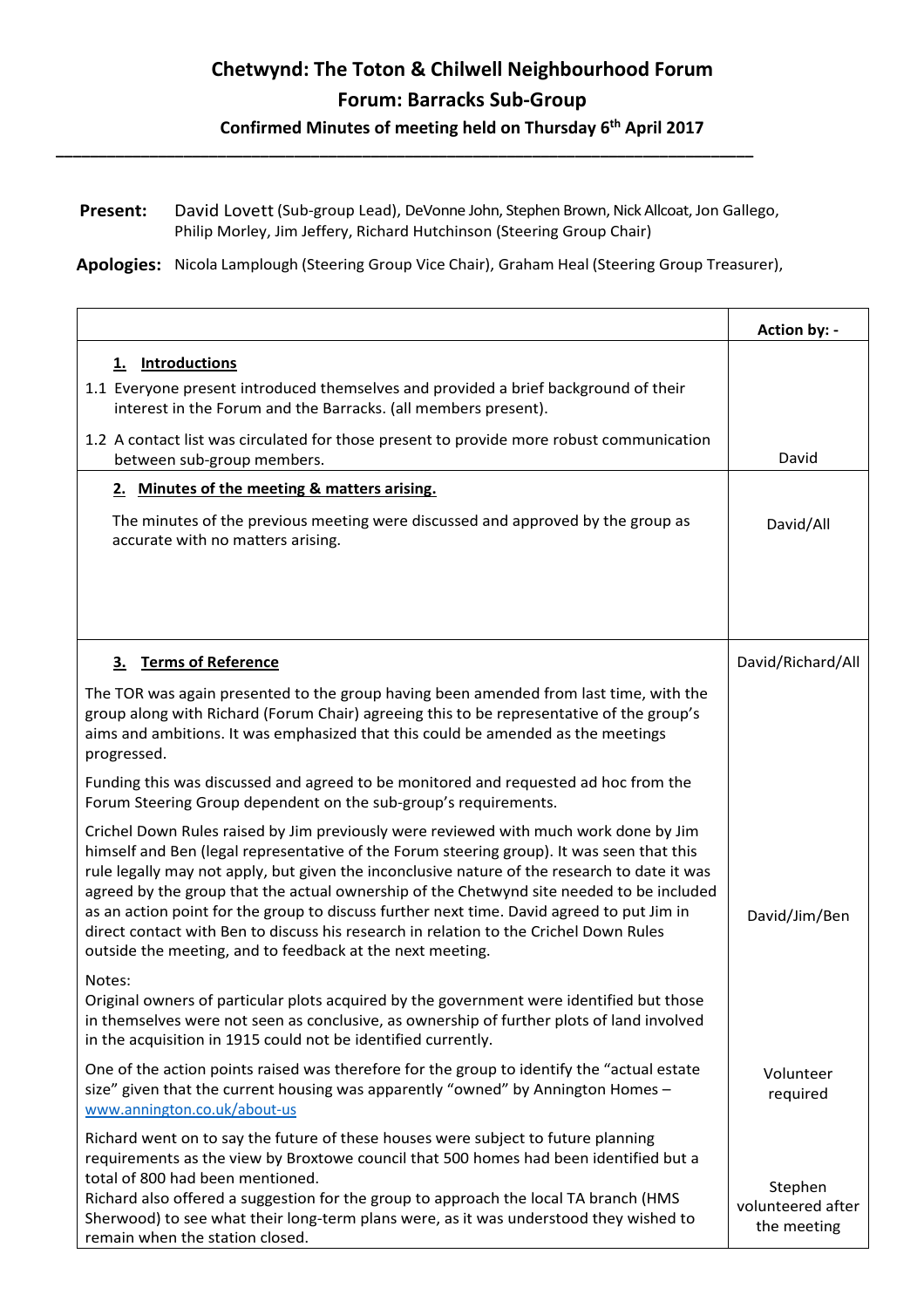# Chetwynd: The Toton & Chilwell Neighbourhood Forum Forum: Barracks Sub-Group

#### Confirmed Minutes of meeting held on Thursday 6<sup>th</sup> April 2017

\_\_\_\_\_\_\_\_\_\_\_\_\_\_\_\_\_\_\_\_\_\_\_\_\_\_\_\_\_\_\_\_\_\_\_\_\_\_\_\_\_\_\_\_\_\_\_\_\_\_\_\_\_\_\_\_\_\_\_\_\_\_\_\_\_\_\_\_\_\_\_\_\_\_\_\_\_\_\_\_\_\_

| 4. Road Ahead & Immediate priorities<br>4.1 Site visit: Both DeVonne and Stephen had made separate approaches to Lisa Matters<br>(Chilwell Station Staff Officer) to request access to the site. Both had been turned down<br>and fed back to the main Steering group.                                                                                                                                                                                                                     | Richard/<br>Stephen/<br>DeVonne/All |
|--------------------------------------------------------------------------------------------------------------------------------------------------------------------------------------------------------------------------------------------------------------------------------------------------------------------------------------------------------------------------------------------------------------------------------------------------------------------------------------------|-------------------------------------|
| Richard had subsequently raised this lack of community engagement with the local MP<br>and the issue is being discussed at a higher level. The view/belief is that access will be<br>agreed soon.                                                                                                                                                                                                                                                                                          |                                     |
| Note:                                                                                                                                                                                                                                                                                                                                                                                                                                                                                      |                                     |
| Richard identified there were also other interested parties with a vested interest in the<br>site and as such he was to ensure the group would be introduced to the parties to ensure<br>all possible views were taken into consideration to aid the group in offering potential site<br>options.                                                                                                                                                                                          | Richard                             |
| 4.2 Civic & Historical Societies-speaker invitation: There was discussion that the proposed<br>plans when agreed should be inclusive of all the community. With this in mind an<br>invitation had been received by the steering group to present our proposals to the public<br>which was seen as a good idea by the group. Ideas to include the history of the site and<br>its development over the years and set out plans for the future to encourage the public<br>to air their views. | All/Richard                         |
| James McCloskey (a former Chilwell SSO) may be willing to attend a future sub-group<br>meeting to discuss the military history of the site. DeVonne has been in contact with him.                                                                                                                                                                                                                                                                                                          | DeVonne                             |
| Notes:                                                                                                                                                                                                                                                                                                                                                                                                                                                                                     |                                     |
| School engagement was also discussed given the long-term impact of the project. As well<br>as considering the best ways we can engage the community and how soon to start. To<br>link with Teresa Dunsdon from the steering group for this.                                                                                                                                                                                                                                                | Richard/All                         |
| Suggestions to be inclusive of linking all the potential developments including HS2 and<br>how this would impact was also seen as a good way forward. However, the remit of the<br>group was to focus on the "Barracks" but to have a view of the impact as the HS2 scheme<br>developed.                                                                                                                                                                                                   |                                     |
| 4.3 Barracks large scale map: DeVonne had managed to procure two large scale maps of the<br>site that included the overall development area but more importantly the depot site itself<br>and in conjunction with James McCloskey also identified some of the features within.                                                                                                                                                                                                             | DeVonne                             |
| Notes:                                                                                                                                                                                                                                                                                                                                                                                                                                                                                     |                                     |
| The group discussed at length the value of the site map and the advantage it gave. The<br>group discussed the various possibilities of historic routes, country park suggestions<br>along with the historic woods and the challenge of combining all of the ideas to ensure<br>"buy in" not only for the local community but also the "commercial and financial"<br>implications not least from Broxtowe Council and related interested parties.                                           | All                                 |
| Tree preservation was discussed along with other preservation matters that the group<br>would need to look into moving forward.                                                                                                                                                                                                                                                                                                                                                            |                                     |
| Also, a contamination report was identified as a requirement so the group would need to<br>identify an action list to cover the points raised loosely in the meeting and suggested<br>formulating this next time.                                                                                                                                                                                                                                                                          | All                                 |
| Richard confirmed the importance of having plans and options in place as the forum is<br>officially seen as having legal standing in the area's development for years to come.                                                                                                                                                                                                                                                                                                             | Richard/Forum                       |
| Richard also produced a large-scale photo of the site that could be used for various<br>purposes moving forward once copied digitally.                                                                                                                                                                                                                                                                                                                                                     | Richard                             |